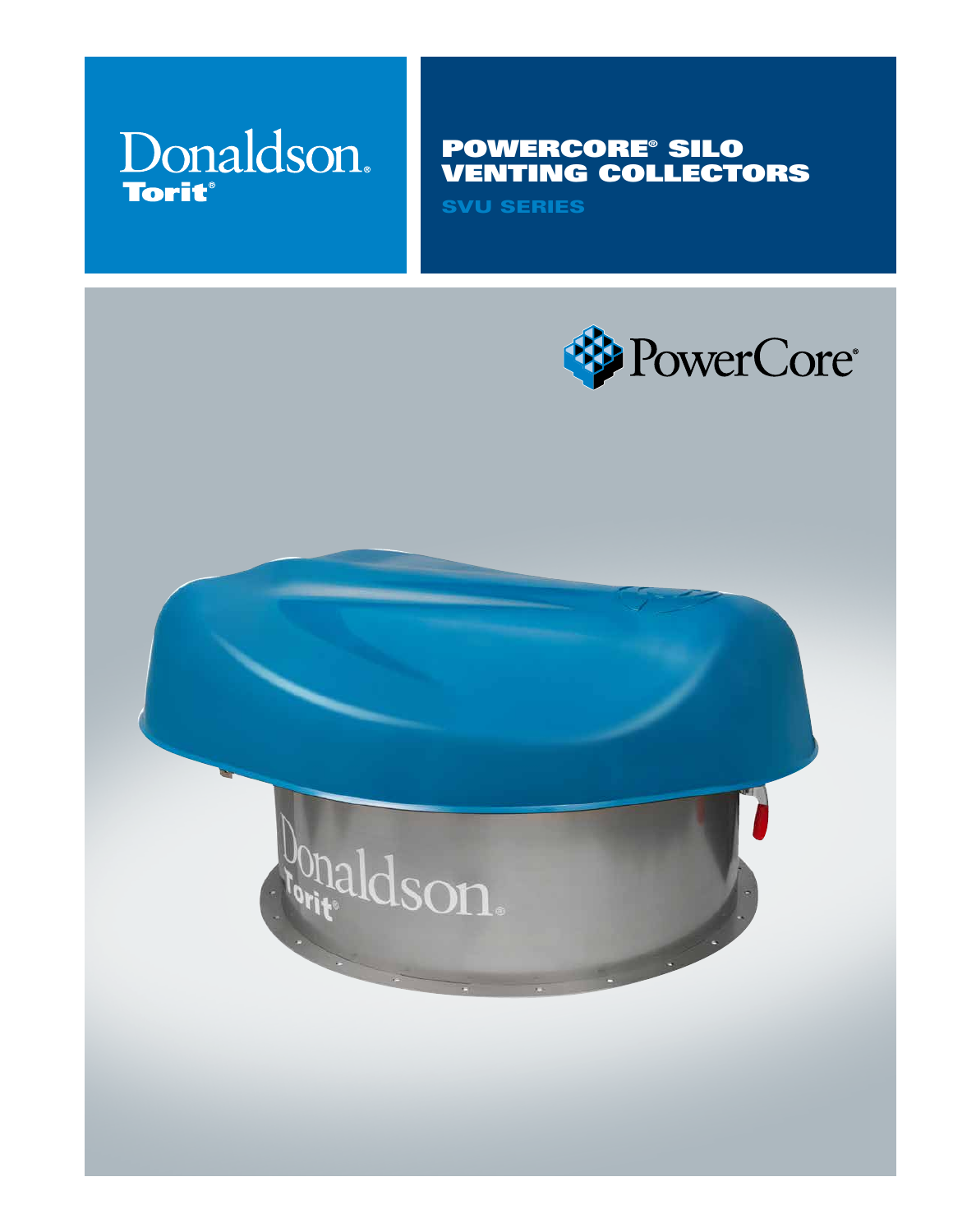# SMALLER. SMARTER SILO VENTING FILTERS

## THE COMPACT SVU SERIES BRINGS THE PERFORMANCE AND CONVENIENCE OF THE POWERCORE® TECHNOLOGY TO THE SILO VENTING MARKET.

Built to withstand severe weather conditions, the SVU series is specially designed for use on pneumatically filled storage silos with airflows up to 1175 cfm (2000 m<sup>3</sup>/hr).

The PowerCore SVU Series will satisfy the need not only for efficiency and reduced maintenance, but also for convenience and workers' safety. You can't always avoid having your maintenance workers climbing and working on high height silos, but you can control how convenient and safe it is. The SVU's compact and low design provides easy and safe access to the filter packs.

With the Silo Venting Unit, you can save space, reduce maintenance requirements and hazards generated by changing long and dirty filter bags or cartridges on a silo top. Thanks to the PowerCore technology, while up to 6 filter bags have to be moved up and down on conventional silo venting solutions, the SVU only needs 2 compact and lightweight filter packs; Changing the PowerCore filter packs can be done easily and safely by just one person with no tools or losable part, in no time.

Time-consuming and often very dirty maintenance processes, frequently under precarious working conditions, are a thing of the past when using the PowerCore SVU Series.



Difference between Donaldson® PowerCore® SVU Series and a traditional silo venting collector using filter bags or cartridges.



Unlike traditional silo venting solutions, the PowerCore SVU cover remain safely accessible.

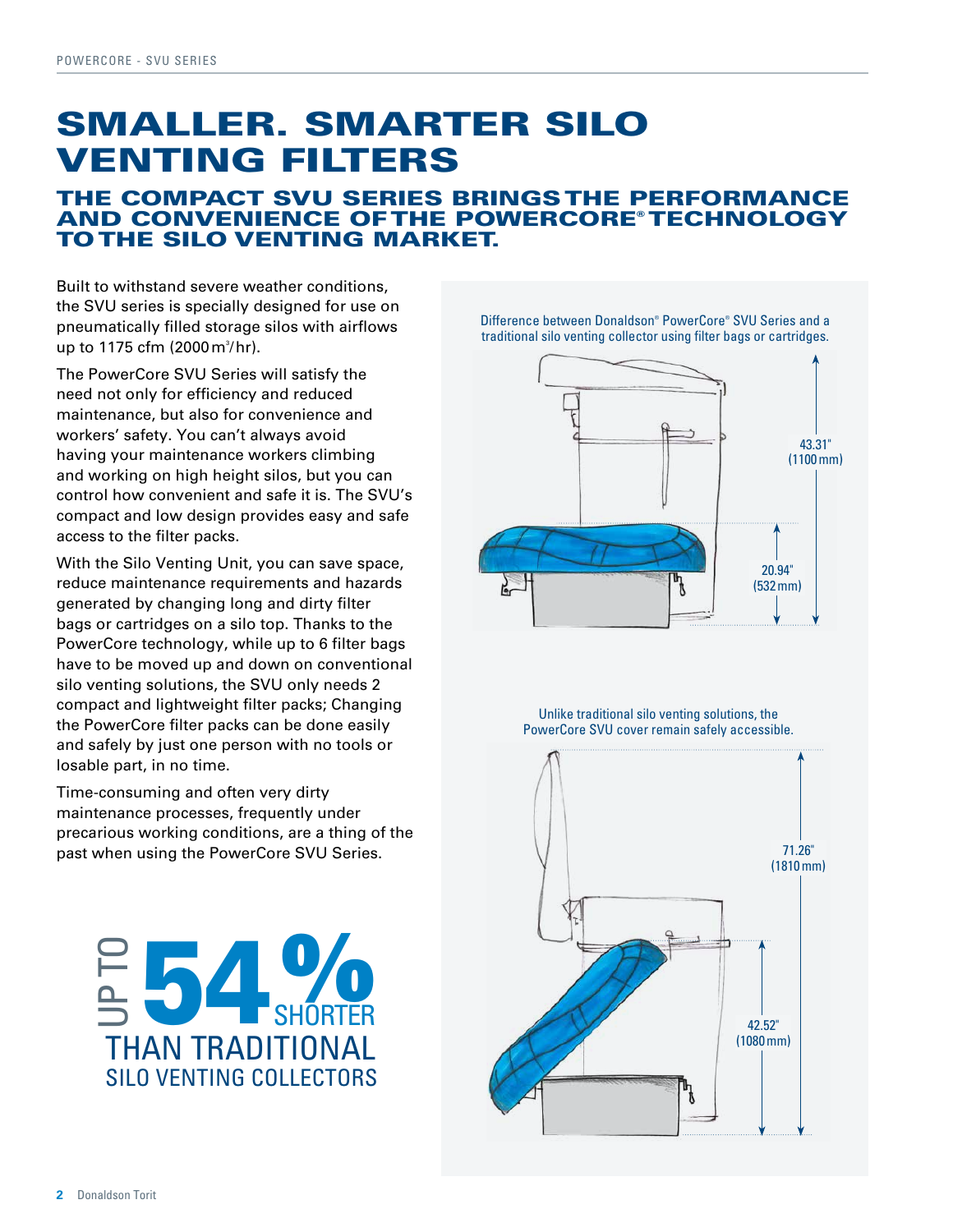# CHANGING EXPECTATIONS

The performance, reliability, and ergonomy of the SVU is derived from a combination of advanced filtration technology, unique form factors and high performance reverse jet cleaning to ensure effective dust release and a continuous level of operation for longer. Fewer filters, better cleaning, and shorter maintenance leads to major cost savings over the life of the collector.



#### DESIGNED WITH SAFETY IN MIND

- Compact, low height design for easy and safe filter access and maintenance
- Up to 54% shorter than conventional venting units 20.94" (532mm)
- Safe cover operations due to its low height



### ROBUST AND WEATHER PROOF

- Robust Stainless Steel Body
- Controller, diaphram valves, and pressure switch are safely protected under the weather hood
- Integrated mounting Flange



## EASY INSTALLATION

- Fully assembled
- Removable lifting hooks
- Pre set controller
- Mounting Flange DN 31.5" (800mm)

#### EFFECTIVE FILTER CLEANING

- Reverse pulse jet cleaning
- Effective dust dislodging
- No filters bridging risks

#### FAST & CONVENIENT MAINTENANCE

- Low profile for easy access
- Top-removal filters packs
- No tools required
- Hood fitted with twin gas struts for easy open and close



#### POWERCORE® WITH ULTRA-WEB® TECHNOLOGY

- High efficiency (78% fewer emissions)
- Long filter life
- Enhanced filtration performance 2 PowerCore® CP packs replace up to 6 traditional bags

\*Independent lab results obtained using ASTM D6830-02 per EPA PM 2.5 performance verification. Compared to Standard Polyester Bags. Annual emissions calculated assuming 14,400 cfm (26.461 m3 /h) airflow rate, 265 working days per year, and two shifts per day. Field measurements may vary due to differences in dust contaminant and sensitivity of measurement equipment.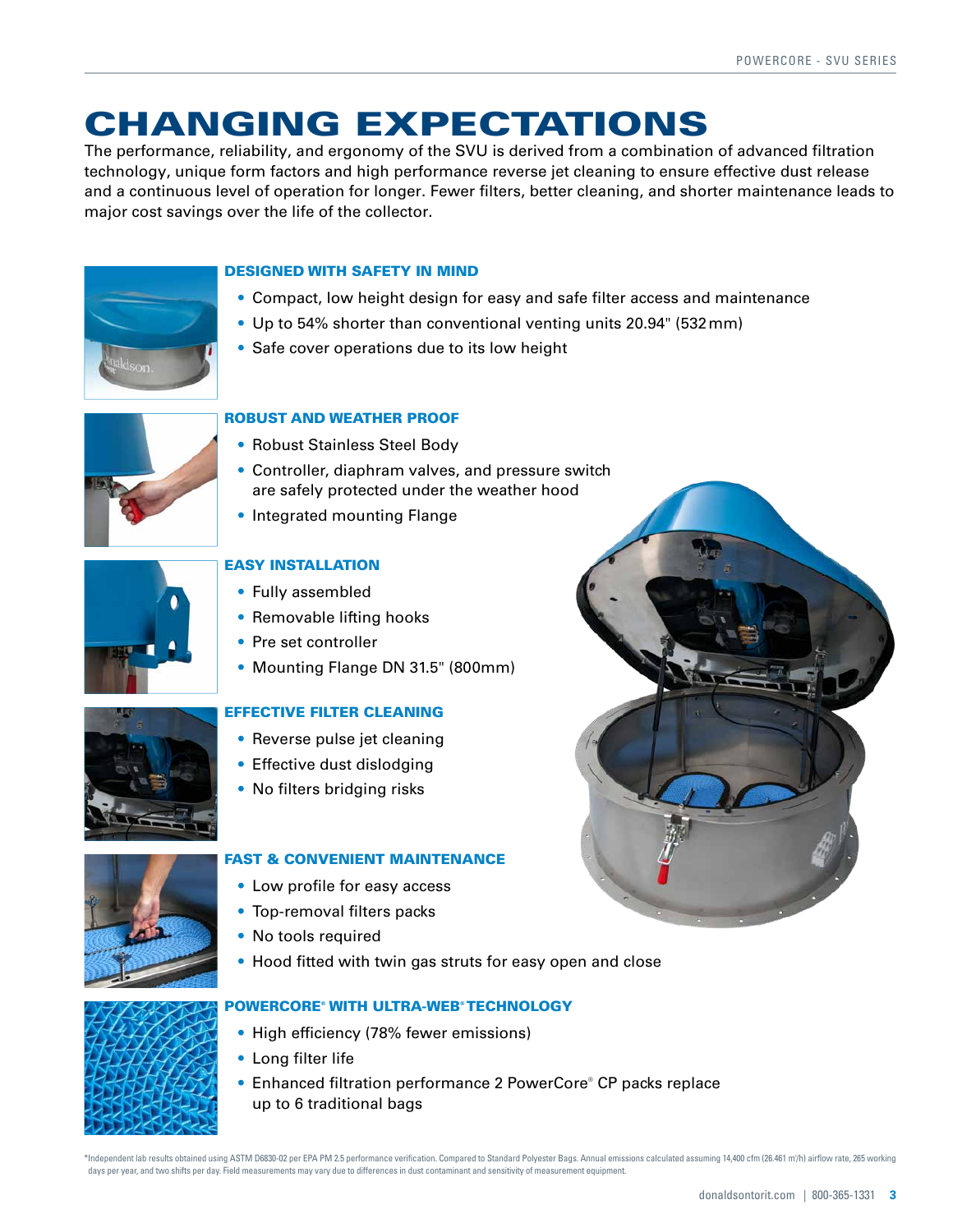# POWERED BY POWERCORE®

At the core of the SVU unique design is PowerCore the most innovative filtration technology from Donaldson is integral to the dramatic downsizing of the PowerCore SVU series.

An entirely new approach to dust collectors, the PowerCore filter pack is small, lightweight, and easily handled by one person.

Donaldson's PowerCore technology combined to our well-proven Ultra-Web advanced fine fiber technology allows more effective filter area to be packaged in a smaller space:

Pneumatic Silo Venting applications typically requiring up to 6 filter bags 258.3 ft $^{\circ}$  (24 m $^{\circ}$ ) in the past now only needs 2 PowerCore compact filter packs. With more media packed into a smaller space and a simplified airflow path, PowerCore filter packs provide high performance with a low pressure drop.

## POWERCORE® SVU SERIES

- High performance in a smaller package
- Extended maintenance intervals
- Fast, safe & easy maintenance
- Lower shipping, installation and maintenance costs
- Technology proven in field applications for more than 10 years



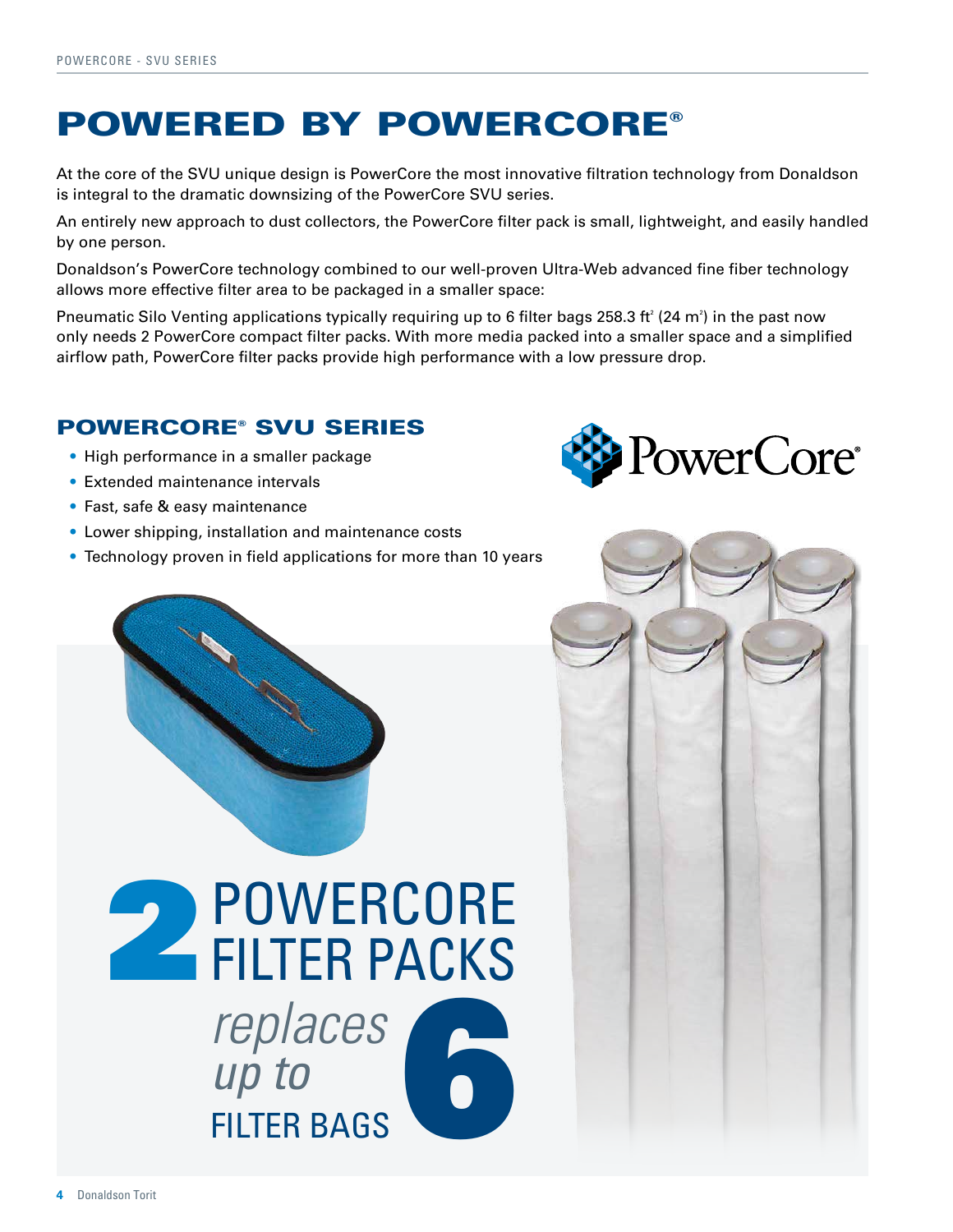# ADVANCED FILTRATION TECHNOLOGY

Fluted channels are alternately sealed allowing air to enter through an open flute and forcing it to exit out an adjacent flute Filter media is formed into flutes - these flutes are layered to give a tight, rugged structure to the filter Flutes DIRTY AIR CLEAN AIR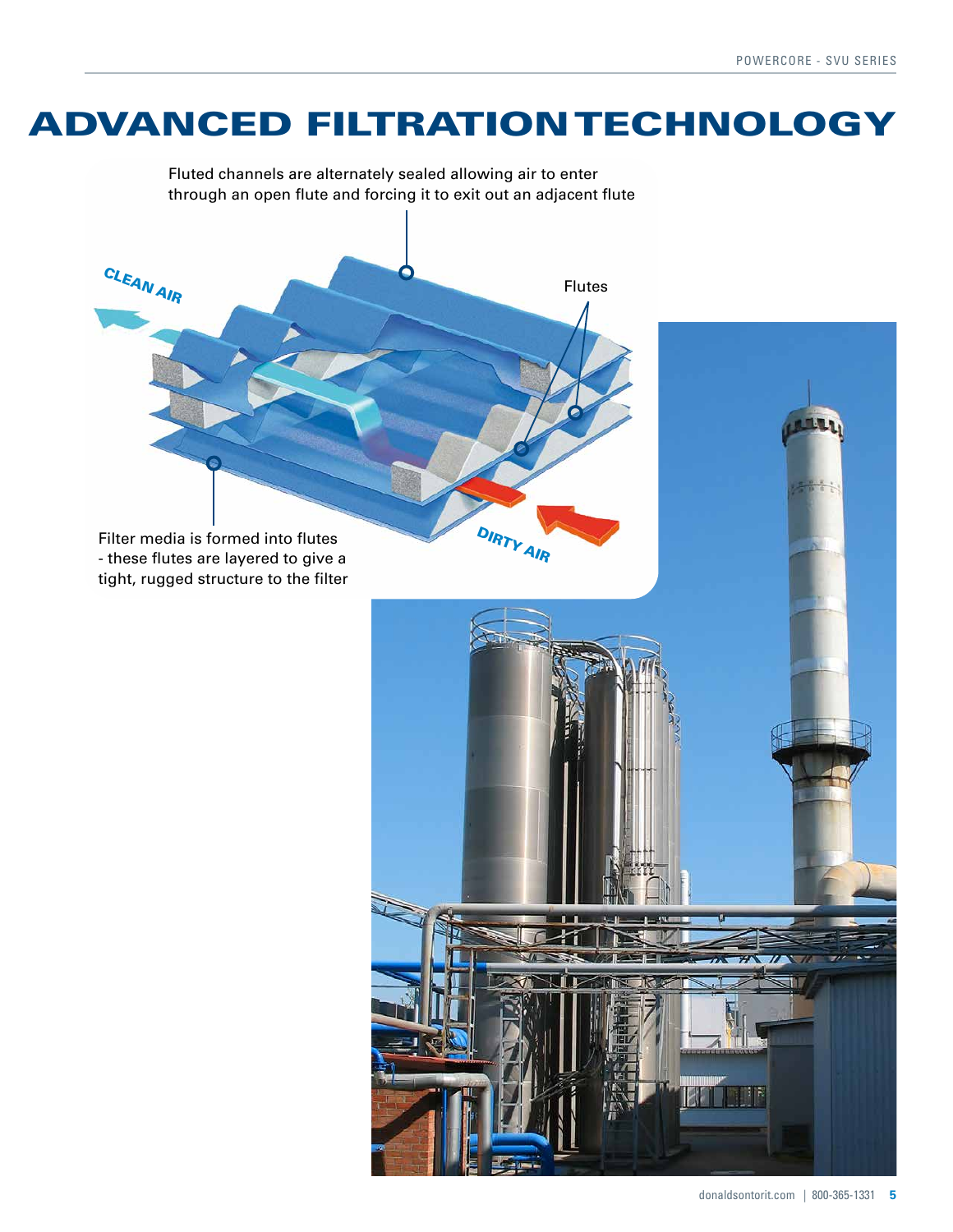# SPECIFICATIONS

## CASING

| Max. height above silo             | When closed: 20.94" (532 mm)<br>When open: 42.52" (1080 mm) |
|------------------------------------|-------------------------------------------------------------|
| Plan                               | 45.28" x 36.81" (1,150 mm x 935 mm)                         |
| <b>Mounting Flange</b>             | DN 31.5" (800 mm)                                           |
| Weight                             | 143.3 lb $(65 \text{ kg})$                                  |
| <b>Design Pressure</b>             | $\pm$ 0.725 psi ( $\pm$ 5,000 Pa)                           |
| Colour                             | Cover: Blue<br><b>Body: Stainless Steel</b>                 |
| <b>Outdoor, weather protection</b> | <b>UV</b> protection                                        |
| Dirty side contact parts           | Stainless steel                                             |
| Construction                       | Welded and bolted assembly                                  |

# CLEANING SYSTEM

| <b>Type</b>                       | Reverse pulse jet    |
|-----------------------------------|----------------------|
| <b>Compressed air pressure</b>    | 87 psi (6 bar) max   |
| <b>Compressed air consumption</b> | 22 NI per pulse      |
| <b>Compressed air quality</b>     | Class 3 (ISO 8573-1) |
| Integrated controller             | STR2 - Cycle timer   |
| Input voltage                     | 230/115VAC           |



## PERFORMANCE

| Nominal airflow                  | 1,177 cfm / $2,000 \,\mathrm{m}^3/\mathrm{hr}$           |
|----------------------------------|----------------------------------------------------------|
| <b>Emission level</b>            | $< 5^{(6)}$ oz / ft <sup>3</sup> (<5 mg/m <sup>3</sup> ) |
| Noise Level                      | $<$ 80 dB(A) (ISO 3744)                                  |
| <b>Temperature specification</b> | 14° F to 140° F (-10° to 60° C)                          |

# FILTERS ELEMENTS

| <b>Filters elements</b>                           | PowerCore® CP                                                                                  |
|---------------------------------------------------|------------------------------------------------------------------------------------------------|
| Number of elements                                |                                                                                                |
| Filter pack dimensions<br>$(L \times W \times H)$ | $22.4$ " x $7.6$ " x $7.0$ "<br>$(569 \text{ mm} \times 193 \text{ mm} \times 178 \text{ mm})$ |

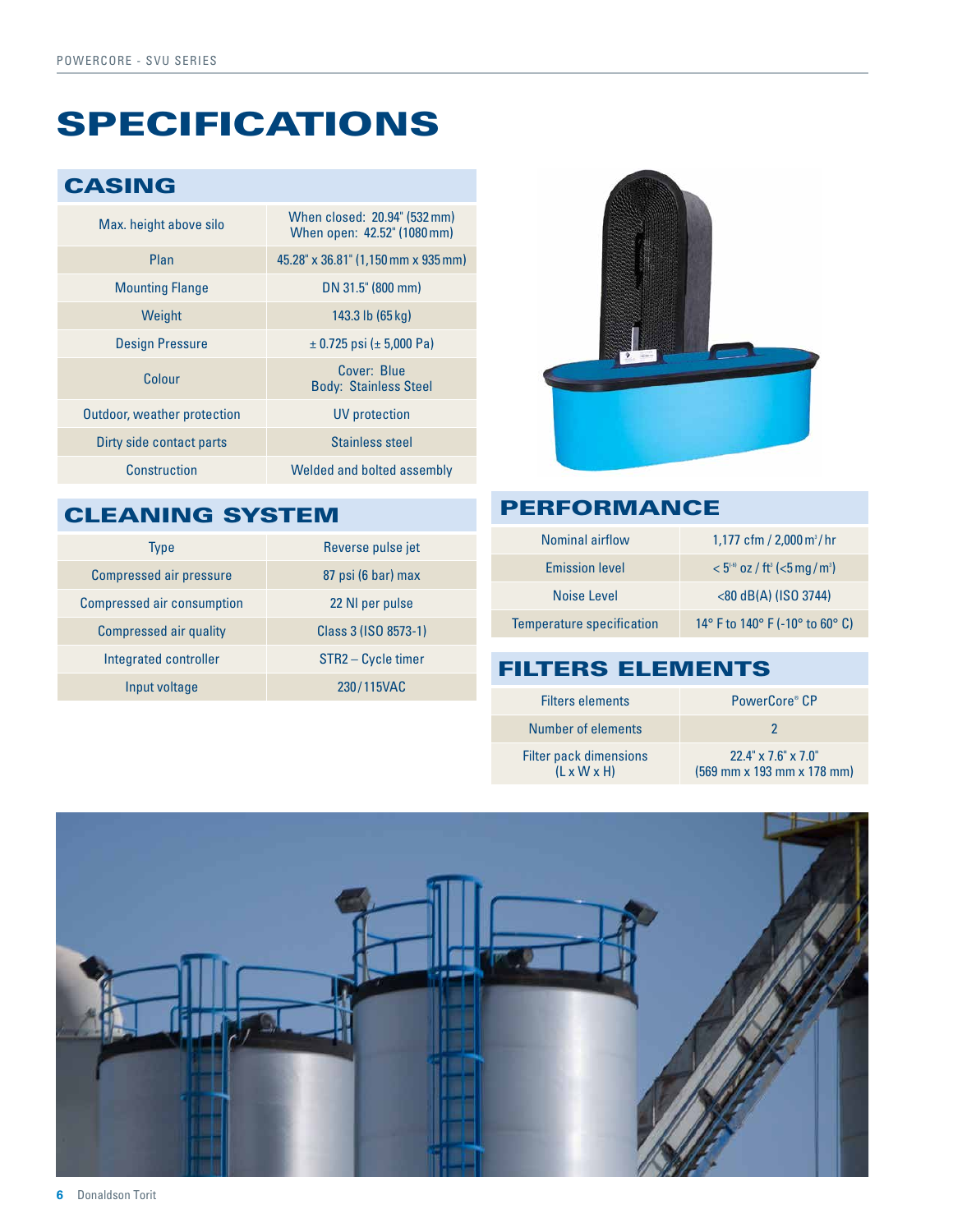# DIMENSIONS



## PRODUCT DESCRIPTION PART NUMBER

Silo Venting Unit **Silo Venting Unit (SVU) + 2 PowerCore®** CP UWSB filter packs FAAM04945

PowerCore<sup>®</sup> CP filter packs

Ultra-Web Spunbond (UWSB) Ultra-Web Antistatic (UWAS)

2626460

P032643